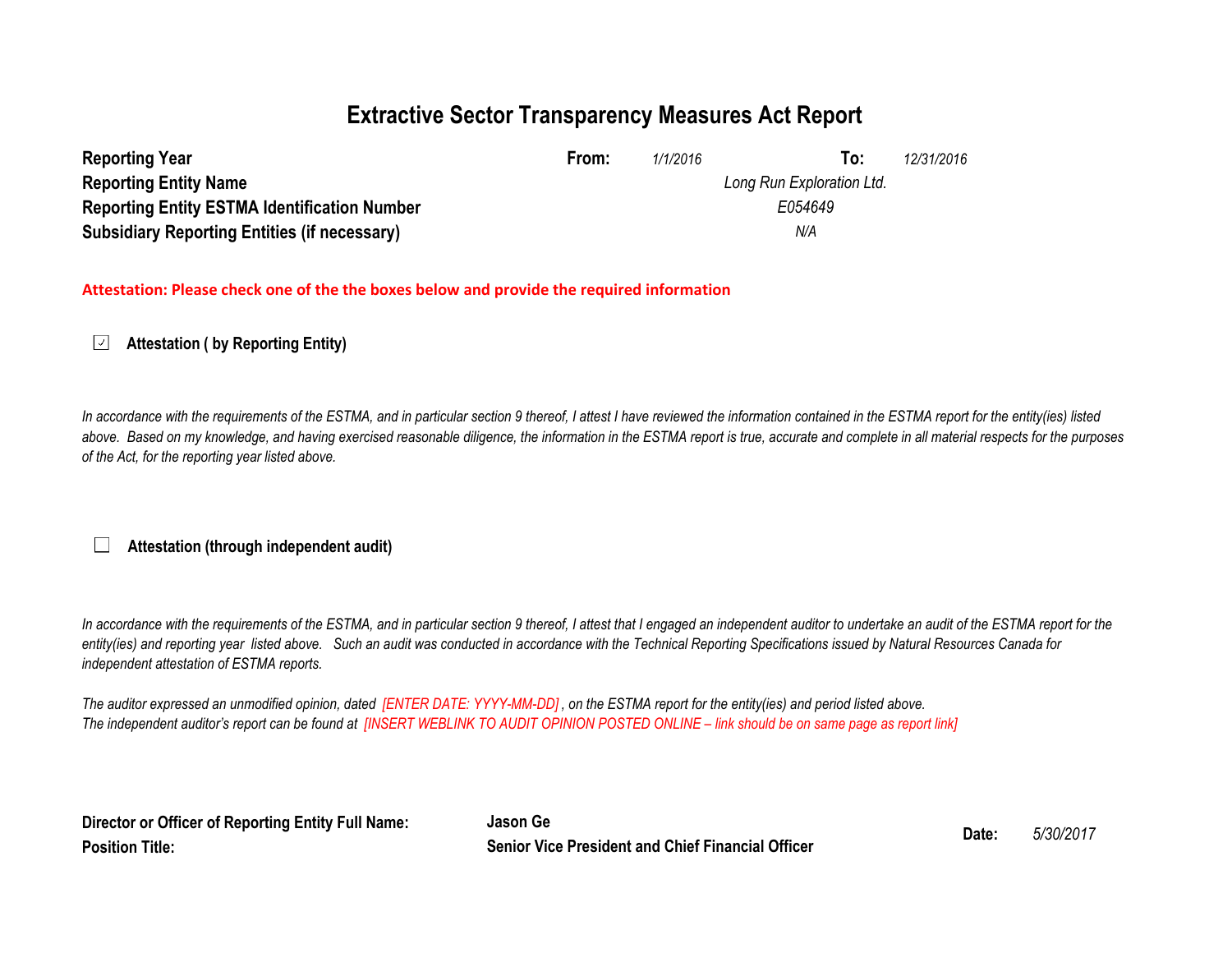| <b>Reporting Year</b><br><b>Reporting Entity Name</b>         |                                           | From:        | 1/1/2016<br>Long Run Exploration Ltd. | To:              | 12/31/2016              |                                |                |                  |                                               |                                   |                                                                                                                                                |
|---------------------------------------------------------------|-------------------------------------------|--------------|---------------------------------------|------------------|-------------------------|--------------------------------|----------------|------------------|-----------------------------------------------|-----------------------------------|------------------------------------------------------------------------------------------------------------------------------------------------|
| <b>Reporting Entity ESTMA</b><br><b>Identification Number</b> |                                           |              | E054649                               |                  |                         |                                |                |                  |                                               |                                   |                                                                                                                                                |
| <b>Subsidiary Reporting Entities (if</b><br>necessary)        |                                           |              | N/A                                   |                  |                         |                                |                |                  |                                               |                                   |                                                                                                                                                |
|                                                               |                                           |              |                                       |                  |                         | <b>Payments by Payee</b>       |                |                  |                                               |                                   |                                                                                                                                                |
| <b>Country</b>                                                | <b>Payee Name</b>                         |              | <b>Taxes</b>                          | <b>Royalties</b> | <b>Fees</b>             | <b>Production Entitlements</b> | <b>Bonuses</b> | <b>Dividends</b> | Infrastructure Improvement<br><b>Payments</b> | <b>Total Amount paid to Payee</b> | <b>Notes</b>                                                                                                                                   |
| Canada                                                        | <b>Beaver County</b>                      | <b>S</b>     | 360,000                               |                  |                         |                                |                |                  |                                               | 360,000<br>$\sqrt{3}$             |                                                                                                                                                |
| Canada                                                        | <b>Big Lakes County</b>                   |              | 690,000                               |                  |                         |                                |                |                  |                                               | 690,000<br>-\$                    |                                                                                                                                                |
| Canada                                                        | <b>Birch Hills County</b>                 | - \$         | 540,000                               |                  |                         |                                |                |                  |                                               | 540,000<br><b>S</b>               |                                                                                                                                                |
| Canada                                                        | <b>Camrose County</b>                     | - \$         | 120,000                               |                  |                         |                                |                |                  |                                               | 120,000<br>- \$                   |                                                                                                                                                |
| Canada                                                        | County of Barrhead No.11                  | <b>\$</b>    | 160,000                               |                  |                         |                                |                |                  |                                               | 160,000<br><b>S</b>               |                                                                                                                                                |
| Canada                                                        | County of Grande Prairie No.1             | -\$          | 480,000                               |                  |                         |                                |                |                  |                                               | 480,000                           |                                                                                                                                                |
| Canada                                                        | County of Northern Lights                 | $\sqrt{3}$   | 450,000                               |                  |                         |                                |                |                  |                                               | 450,000<br>$\mathbf{\hat{s}}$     |                                                                                                                                                |
| Canada                                                        | County of Thorhild No. 7                  | - \$         | 280,000                               |                  |                         |                                |                |                  |                                               | 280,000<br>-\$                    |                                                                                                                                                |
| Canada                                                        | <b>Flagstaff County</b>                   | $\sqrt{3}$   | 530,000                               |                  |                         |                                |                |                  |                                               | $\sqrt{2}$<br>530,000             |                                                                                                                                                |
| Canada                                                        | Government of Alberta                     | \$           | 190,000 \$                            | 8,090,000        | 6,350,000<br>- \$       |                                | 300,000<br>\$. |                  |                                               | -S                                | Royalties include the fair market value of crude oil<br>14,930,000 royalties paid in-kind, estimated using Long Run's<br>realized sales price. |
| Canada                                                        | <b>Kneehill County</b>                    | $\sqrt{3}$   | 120,000                               |                  |                         |                                |                |                  |                                               | $\sqrt{2}$<br>120,000             |                                                                                                                                                |
| Canada                                                        | Lac Ste. Anne County                      | - \$         | 890,000                               |                  | 10,000<br>$\sqrt{3}$    |                                |                |                  |                                               | 900,000<br>-\$                    |                                                                                                                                                |
| Canada                                                        | <b>Lamont County</b>                      | $\sqrt{3}$   | 90,000                                |                  | 50,000<br>$\sqrt{3}$    |                                |                |                  |                                               | 140,000<br>$\sqrt{2}$             |                                                                                                                                                |
| Canada                                                        | Mackenzie County                          | - \$         | 850,000                               |                  |                         |                                |                |                  |                                               | 850,000<br>-\$                    |                                                                                                                                                |
| Canada                                                        | Municipal District of Wainwright No. 61   | <b>\$</b>    | 240,000                               |                  |                         |                                |                |                  |                                               | 240,000<br>$\mathcal{S}$          |                                                                                                                                                |
| Canada                                                        | Municipal District of Greenview           | - \$         | 830,000                               |                  | 20,000<br>$\sqrt{3}$    |                                |                |                  |                                               | 850,000<br>- \$                   |                                                                                                                                                |
| Canada                                                        | Municipal District of Smoky River No. 130 | <b>S</b>     | 3,010,000                             |                  | $\sqrt{3}$<br>90,000    |                                |                |                  |                                               | 3,100,000<br>$\mathbf{\hat{s}}$   |                                                                                                                                                |
| Canada                                                        | Northern Sunrise County                   | - \$         | 150,000                               |                  |                         |                                |                |                  |                                               | 150,000<br>-\$                    |                                                                                                                                                |
| Canada                                                        | <b>Strathcona County</b>                  | - \$         | 280,000                               |                  | $\sqrt{2}$<br>30,000    |                                |                |                  |                                               | 310,000<br>$\sqrt{3}$             |                                                                                                                                                |
| Canada                                                        | <b>Sturgeon County</b>                    | - \$         | 950,000                               |                  | 30,000<br>-\$           |                                |                |                  |                                               | 980,000<br>-\$                    |                                                                                                                                                |
| Canada                                                        | <b>Westlock County</b>                    | <b>S</b>     | 110,000                               |                  |                         |                                |                |                  |                                               | $\mathbf{\hat{s}}$<br>110,000     |                                                                                                                                                |
| Canada                                                        | <b>Yellowhead County</b>                  |              | 860,000                               |                  | 70,000<br>$\mathcal{S}$ |                                |                |                  |                                               | 930,000                           |                                                                                                                                                |
|                                                               |                                           | $\mathbf{s}$ | $12,180,000$ $\sqrt{\ }$              | $8,090,000$   \$ | 6,650,000               |                                | 300,000        |                  |                                               | 27,220,000                        |                                                                                                                                                |

# **Extractive Sector Transparency Measures Act - Annual Report**